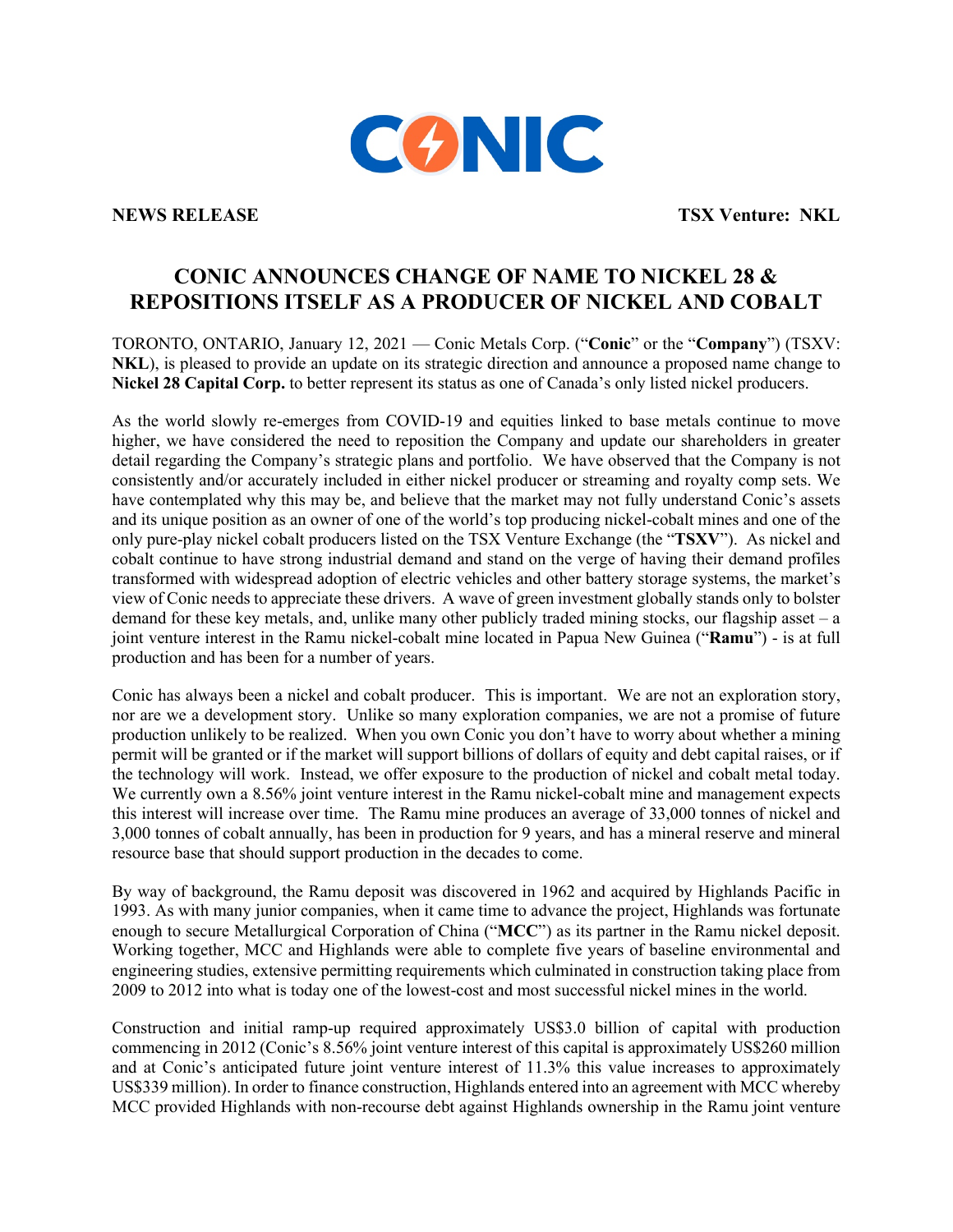("**JV**") to finance Highlands 8.56% portion of the construction capex. This JV debt is currently approximately US\$105 million, which is separated into a US\$25 million tranche of operating debt and a second US\$80 million tranche of construction debt.

The non-recourse debt is paid down by cash sweeps from the free cash flow that is generated from nickel and cobalt sales. The first tranche of operating debt will be reduced in Q1 2021 by the cash flow generated in the second half of 2020. In addition, at current nickel prices, operating costs and production levels, management estimates that Conic's attributable interest in Ramu should generate approximately US\$25 million of cash flow in 2021, allowing the Company to fully repay the remaining amount of the first tranche of operating debt in 2021. This will be a transformative event for the Company, because once repaid, Conic will receive 35% of its attributable cash flow (being 35% of 8.56% from the net cash flow of Ramu), thus making the Company free cash flow generative.

Shareholders and analysts alike often have the same question – "Is Conic Metals a producer or a royalty company?" Conic Metals is a producer. Recently, we have observed an explosion in the number of streaming and royalty companies that are hoping to replicate the success of Franco-Nevada or Wheaton Precious Metals but most of these new entrants have early-stage and marginal assets. Our experience shows that a pure "streaming and royalty" investor is very rare, rather, there are precious metals investors who prefer the diversification of the streaming and royalty model and so express their industry views on precious metals by going long streaming and royalty companies, thus creating the high trading multiples we see in many senior streaming companies. We do not believe that in an increasingly crowded space trying to become a base metals royalty company suits Conic's asset base, and instead firmly believe there is more shareholder value to be created by focusing on the quality, cash flow profile and imbedded upside of our Ramu JV combined with the leverage and optionality to nickel and cobalt prices that comes with our royalty portfolio.

## *What's in a name?*

The name Conic is a combination of "co" from cobalt and "nic" from nickel. While we have been consistent in highlighting Conic's leverage to the nickel price and our status as a current producer of nickel and cobalt, few investors and analysts have recognized this fact. To emphasize our unique position as one of Canada's only pure-play nickel-cobalt producers, our board of directors has approved a name change, back to our original roots, to Nickel 28 Capital Corp. This change is subject to approval of the TSXV and is expected to be effective in the coming weeks. The Company's trading symbol on the TSXV "NKL" will remain unchanged and the Company's website will change to www.nickel28.com. We will update shareholders once more information on timing is available.

# *Ramu's Nickel Cobalt Mixed Hydroxide Product*

It is also important to point out that our Company's balance of nickel and cobalt exposure is unique among peers. Most battery experts believe that over time, lithium-ion battery chemistries will continue to evolve towards a 9-1-1 chemistry (with the "9" representing the relative proportion of nickel in the battery cathode). This translates into battery cathode producers strongly preferring feed materials that are approximately 10 parts nickel to 1 part cobalt as the building block for lithium-ion batteries. Ramu's mixed hydroxide product ("**MHP**") has a nickel to cobalt ratio of approximately 10:1 and as a hydroxide is in a form highly sought by battery manufacturers. In the future, the Dumont and Turnagain projects, which the Company has royalties on, are targeting nickel concentrates that contain a greater than 10:1 nickel to cobalt ratio.

In the short term, management believes that nickel pricing dynamics will likely continue to be dominated by non-battery uses such as stainless steel and global infrastructure investment. However, the electric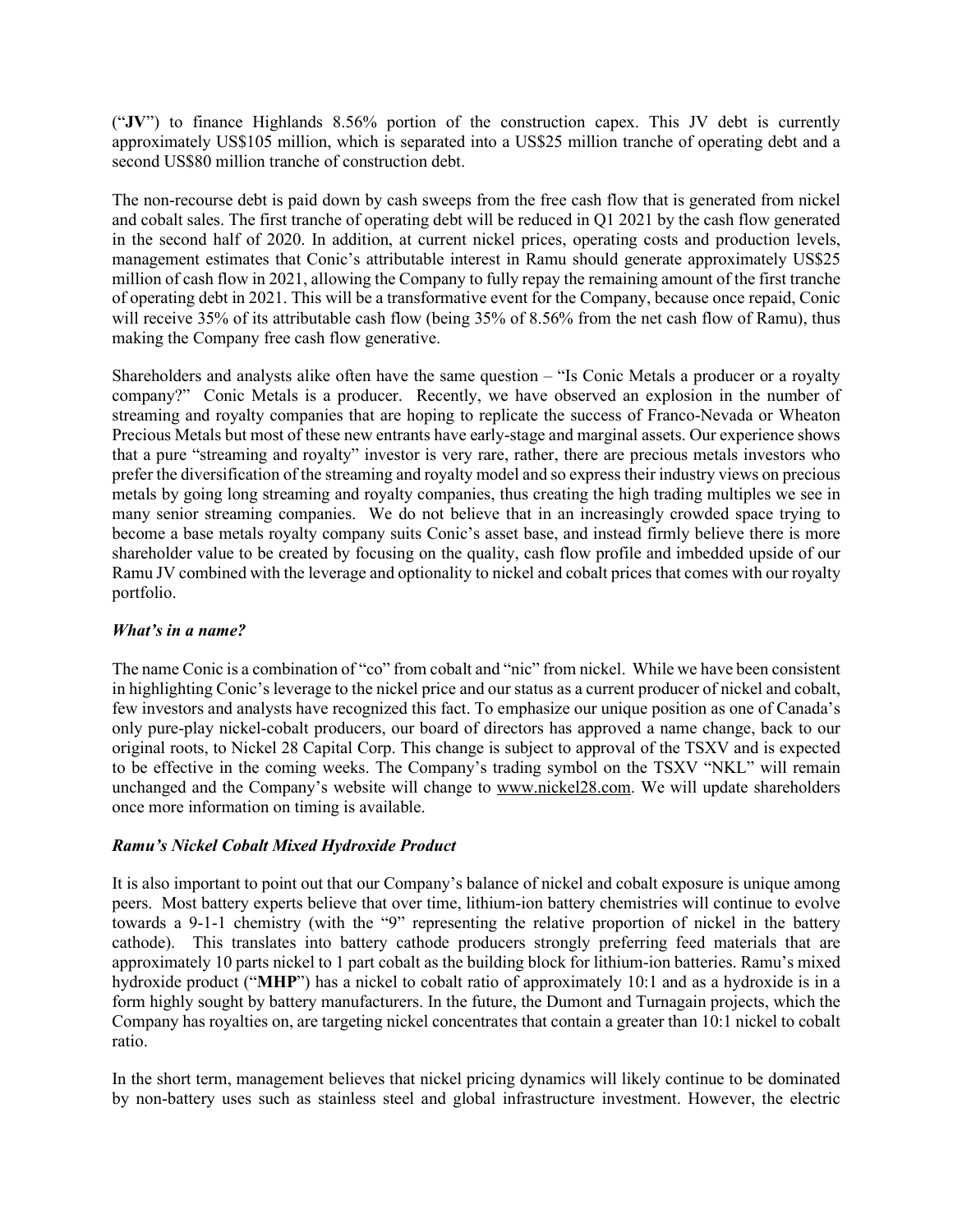vehicle and battery storage industries which already represents the largest segment of growth in nickel demand will, in the coming years, have a dramatic impact on nickel pricing.

#### *Ramu's nickel and cobalt mining performance*

For the 4th year in a row, Ramu exceeded its nameplate capacity, producing a total of 33,659 tonnes of contained nickel or 103% of nameplate capacity and 2,941 tonnes of contained cobalt in MHP.

In the second half of 2020, Ramu produced 17,421 Mt of contained nickel and 1,566 Mt of contained cobalt, compared to 16,238 Mt of contained nickel and 1,375 Mt of contained cobalt in the first half of 2020. In addition, the second half of 2020 saw much stronger nickel prices with the LME price averaging \$6.84 per pound in the second half of 2020 compared to \$5.66 per pound in the first half of 2020, an increase of more than 20%. Current LME nickel prices are close to US\$8.00 per pound.

#### *North American Nickel Sulphide Development Assets*

Anyone following the nickel industry will be familiar with the cost overruns and challenges that have beset new entrants for the past few decades. Cost overruns in the billions of dollars have not been uncommon when developing nickel laterite deposits using high pressure acid leach ("**HPAL**") technology. Due to this experience, we believe that nickel sulphide deposits are most likely to be developed during this nickel cycle. HPAL is challenging to execute because it involves complex chemical reactions at high pressures and high temperatures. HPAL requires exotic materials (titanium, high alloy stainless steels, etc.) and significant technical expertise to operate. No two HPAL operations are the same because of variations in the ore, location and skills of the operator. Conversely, developing a nickel sulphide project is much easier. Sulphide mining has been around for over a century involving well understood and simple processing to produce a concentrate. Crushing, grinding and flotation are the basic steps in sulphide processes, none of them requiring exotic or complicated materials. There are no complex recycle streams of solutions and the waste rock and tailings are typically inert and do not impact the environment to the same extent as HPAL can.

In addition, sulphide deposits contain sulphur as a valuable co-product. Although sulphur is not desired in the production of stainless steel and alloys, sulphur is a valuable co-product in the production of lithiumion batteries. Nickel sulphate and cobalt sulphate are the building blocks of lithium-ion cathode materials and producers are currently paying to convert nickel and cobalt metal into sulphate. A sulphide mine provides a valuable by-product (as the proposed product of the Dumont and Turnagain projects would be a NiS/CoS concentrate) that should become more important for battery producers as it will, in our opinion, allow for the producer to realize a sulphur credit. This is not different from the iron credit NPI (nickel pig iron) producers are able to realize from stainless steel customers.

Conic's royalty portfolio includes exposure to two of the top nickel sulphide deposits in Canada: the Dumont project in Quebec and the Turnagain project in British Columbia. The Dumont project has completed all engineering and permitting studies and is construction ready. Upon securing funding and final approval, it could be in production in under 24 months and produce over 30,000 tonne per year of contained nickel as NiS concentrate. While the Turnagain project is slightly earlier in the process and requires more engineering, in addition to being a nickel sulphide deposit, there are characteristics of the resource that demonstrate the amenability to absorb  $CO<sup>2</sup>$  from the atmosphere and Giga Metals Corporation, the owner of the Turnagain project, is exploring the ability to operate the mine "carbon neutral" and environmentally friendly. In an increasingly complicated global political environment, we believe that exposure to these North American based assets materially enhances the net asset value of the Company.

#### *Australian Nickel Assets*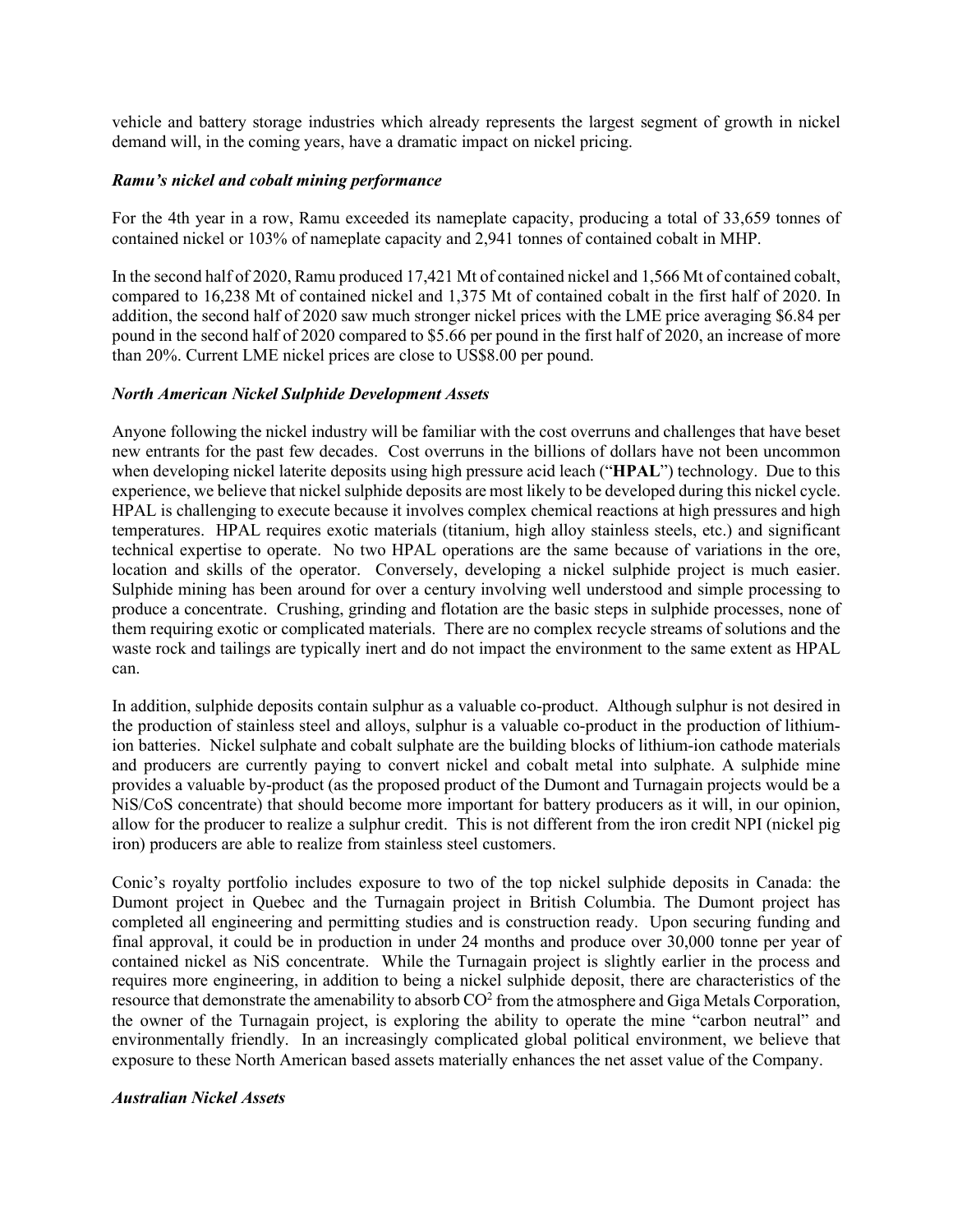Often overlooked in our portfolio are our royalties on the Nyngan and Flemington projects in Australia. While both of these are long dated options, the deposits are large and provide additional potential upside through the next commodity cycle. We would also note that interestingly the Nyngan royalty uniquely offers investors scandium exposure.

## *Dividend / Share Buyback*

Members of management and the board of directors own approximately 16.0% of the Company on a fully diluted basis. As we are all shareholders, we believe that this alignment in ownership has everyone working towards the same goal, a higher share price. With this in mind, and with free cash flow from Ramu on the horizon, the Company intends to use a significant portion of any excess cash flow in the future to repurchase shares and/or pay a dividend, depending on circumstances and the Company's share price at the time.

## *Performance since inception*

Since the Company's listing on the TSXV in November 2019, our share price has appreciated, but with volatility and not to the extent we hoped. Our view is that the initial volatility post listing in the stock was a direct result of arbitrage style funds liquidating positions that they held in the Company as a matter of legacy. As the natural turnover in the stock ended, the broader markets sold off as COVID-19 fears gripped markets.

Since the bottom of the market in March 2019 we have seen the Conic share price recover dramatically. This recovery is driven by several factors. First, the nickel price has increased from US\$5.00 per pound to around US\$8.00 per pound and investors have recognized the leverage to nickel embedded in Conic's asset base. Second, with each passing month and helped by the higher nickel price, Conic grows closer to paying down its first tranche of JV debt. At current nickel price and production levels, the Company should earn free cash flow from Ramu in 2021.

We believe that throughout 2021 the key driver of value for shareholders will be paying down this debt in order to begin earning free cash from Ramu. In addition, positive developments from our 13 different royalty assets in Canada, Australia and Papua New Guinea could also materially impact value.

Sincerely,

Anthony Milewski (Chairman) & Justin Cochrane (President & CEO)

# **About Conic**

Conic Metals Corp. is a base metals company offering direct exposure to nickel and cobalt, both being critical elements of electric vehicles and energy storage systems. Conic holds an 8.56% joint-venture interest in the producing, long-life and world-class Ramu nickel-cobalt operation located in Papua New Guinea which provides Conic with significant attributable nickel and cobalt production. In addition, Conic manages a portfolio of 13 nickel and cobalt royalties on development and exploration projects in Canada, Australia and Papua New Guinea.

## **Cautionary Note Regarding Forward-Looking Statements**

This news release contains certain information which constitutes 'forward-looking statements' and 'forward-looking information' within the meaning of applicable Canadian securities laws. Any statements